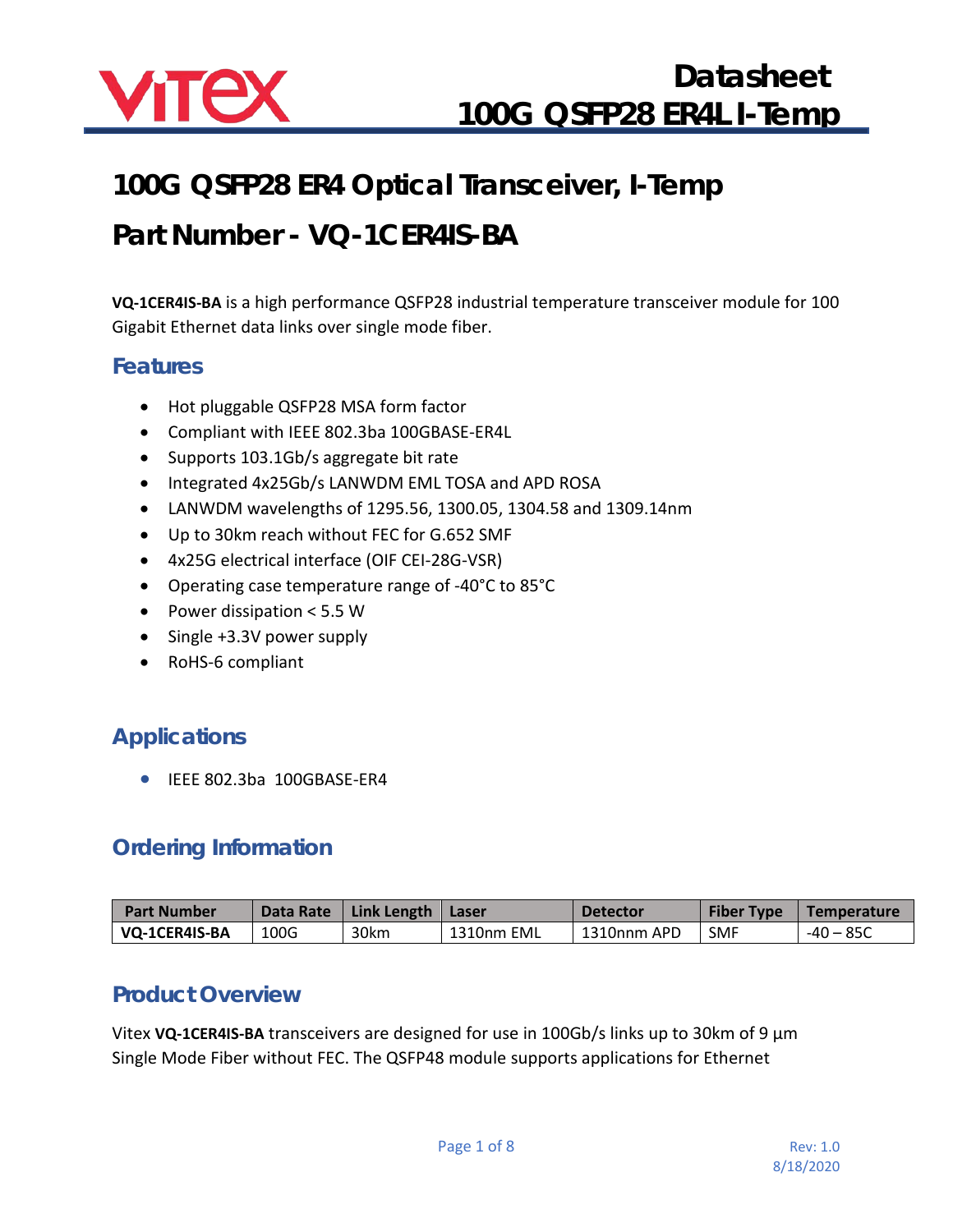

Switches and IP Routers optical interfaces. Digital Optical Monitoring interfaces are provided via the SFP+ standards compliant I2C interface.

### **General Specifications**

| Parameter          | <b>Symbol</b> | <b>Min</b> | <b>Typ</b> | <b>Max</b> | <b>Unit</b> | <b>Remarks</b> |
|--------------------|---------------|------------|------------|------------|-------------|----------------|
| Operating          | Тc            | $-40$      |            | 85         | C           | $\mathbf{1}$   |
| Temperature        |               |            |            |            |             |                |
| Storage            | Tsto          | $-40$      |            | 85         | C           | $\overline{2}$ |
| Temperature        |               |            |            |            |             |                |
| Input Voltage      | <b>Vcc</b>    | 3.14       | 3.3        | 3.46       | v           |                |
| Maximum Voltage    | Vmax          | $-0.5$     |            | 3.6        | v           | 3              |
| Module total power | Pt            |            |            | 5.5        | W           |                |
| Module Low Power   | Plp           |            |            | 1.5        | w           |                |
| Mode               |               |            |            |            |             |                |

1. Case temperature

2. Ambient temperature

3. For electrical power interface

### **Optical – Transmitter**

| Parameter                             | Symbol               | <b>Min</b>                             | <b>Typ</b> | <b>Max</b> | <b>Unit</b> | <b>Remarks</b> |
|---------------------------------------|----------------------|----------------------------------------|------------|------------|-------------|----------------|
| Signal Speed per lane                 |                      | 25.78125+/-100ppm                      |            | Gbps       |             |                |
| <b>Total Output Optical power</b>     | Pt                   |                                        |            | 12.5       | dBm         | 1              |
| Average Launch Power (ea lane)        | Pavg                 | $-2.9$                                 |            | 4.5        | dBm         |                |
| Optical Center Wavelength (L0)        | $\lambda_c$          | 1294.53                                | 1295.56    | 1296.59    | nm          |                |
| Optical Center Wavelength (L1)        | $\lambda_c$          | 1299.02                                | 1300.06    | 1301.09    | nm          |                |
| Optical Center Wavelength (L3)        | $\lambda_c$          | 1303.54                                | 1304.59    | 1305.63    | nm          |                |
| Optical Center Wavelength (L4)        | $\lambda_{\text{C}}$ | 1308.09                                | 1309.14    | 1310.19    | nm          |                |
| Optical Modulation Amplitude(ea lane) | <b>OMA</b>           | $-1.3$                                 |            | 4.5        | dBm         |                |
| <b>Extinction Ratio</b>               | ER.                  | 7                                      |            |            | dB          |                |
| Side Mode Suppression Ration          | <b>SMSR</b>          | 30                                     |            |            | dB          |                |
| <b>Relative Intensity Noise</b>       | <b>RIN</b>           |                                        |            | $-130$     | dB/Hz       |                |
| <b>Optical Return Loss Tolerance</b>  | ORLT                 |                                        |            | 20         | dB          |                |
| <b>Transmitter Eye Mask</b>           | EM                   | $\{0.25, 0.4, 0.45, 0.25, 0.28, 0.4\}$ |            |            |             |                |
| {X1, X2, X3, Y1, Y2, Y3}              |                      |                                        |            |            |             |                |

1.Average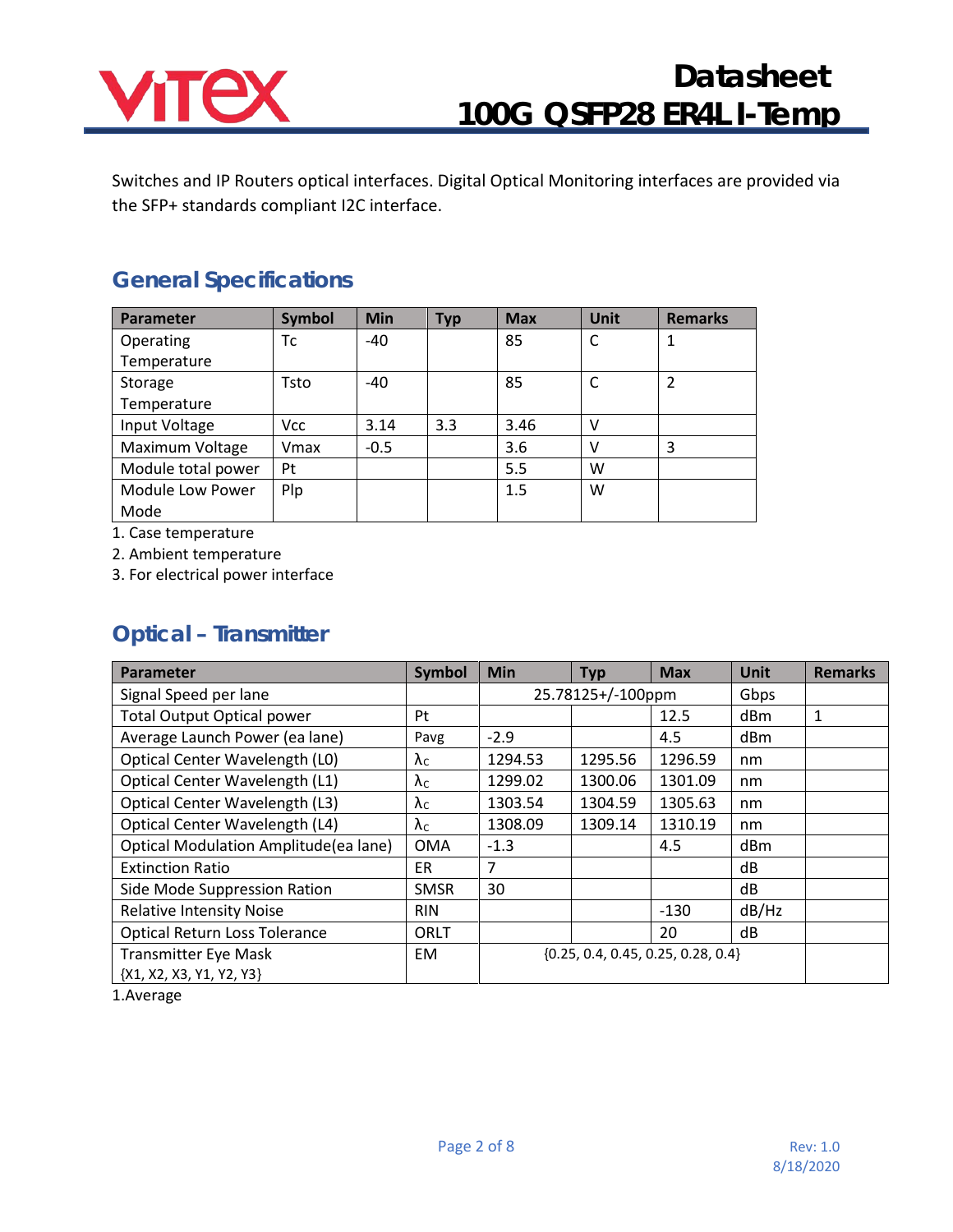

### **Optical- Receiver**

| <b>Parameter</b>                           | <b>Symbol</b>        | <b>Min</b> | <b>Typ</b>        | <b>Max</b> | Unit | <b>Remarks</b> |
|--------------------------------------------|----------------------|------------|-------------------|------------|------|----------------|
| Signal Speed per lane                      |                      |            | 25.78125+/-100ppm | Gbps       |      |                |
| Optical Center Wavelength (L0)             | $\lambda_c$          | 1294.53    | 1295.56           | 1296.59    | nm   |                |
| Optical Center Wavelength (L1)             | $\lambda_c$          | 1299.02    | 1300.06           | 1301.09    | nm   |                |
| Optical Center Wavelength (L3)             | $\lambda_{\text{C}}$ | 1303.54    | 1304.59           | 1305.63    | nm   |                |
| Optical Center Wavelength (L4)             | $\lambda_c$          | 1308.09    | 1309.14           | 1310.19    | nm   |                |
| Damage Threshold Input Power               | $P_{DT}$             | $-2.5$     |                   |            |      | 1              |
| Optical Input Power (ea Lane)              | Pavg                 | $-16.65$   |                   | $-3.5$     | dBm  |                |
| Receiver Sensitivity (OMA), ea lane        | <b>SOMA</b>          |            |                   | $-14.65$   | dB   | $\mathcal{P}$  |
| <b>Stressed Receiver Sensitivity (OMA)</b> | <b>SRS</b>           |            |                   | $-12.65$   | dBm  |                |
| <b>LOS Assert</b>                          | LOSa                 |            | $-26$             |            | dBm  |                |
| LOS De-assert                              | LOSd                 |            | $-24$             |            | dBm  |                |
| <b>LOS Hysteresis</b>                      | LOSh                 | 0.5        |                   |            | dB   |                |
| <b>Receiver Reflectance</b>                | Rxr                  |            |                   | $-26$      | dB   |                |

1. Average

2. Measured with PRBS2 31-1 test pattern @ 25.78125Gbps, BER<1e-12

## **Electrical – Transmitter**

| Parameter                     | Symbol | Min       | <b>Typ</b>        | <b>Max</b>  | Unit | <b>Remarks</b> |
|-------------------------------|--------|-----------|-------------------|-------------|------|----------------|
| Signal Rate per lane          |        |           | 25.78125+/-100ppm |             | Gbps |                |
| Differential Data input swing | Vin pp |           |                   | 1000        | mV   |                |
| Transmit disable voltage      | Vd     | $Vcc-1.3$ |                   | <b>Vcc</b>  |      |                |
| Transmit enable voltage       | Ve     | Vee       |                   | $Vee+/-0.8$ |      |                |

### **Electrical – Receiver**

| Parameter                       | <b>Symbol</b> | Min               | <b>Typ</b> | <b>Max</b> | Unit | <b>Remark</b> |
|---------------------------------|---------------|-------------------|------------|------------|------|---------------|
| Signal Rate per lane            |               | 25.78125+/-100ppm |            | Gbps       |      |               |
| Differential Data output swing  | Vout pp       | 300               |            | 900        | mV   |               |
| Data output rise time (20%-80%) | tr            |                   | 12         |            | ps   |               |
| Data output fall time (20%-80%) | tf            |                   | 12         |            | ps   |               |
| LOS Fault                       | LOSa          | $Vcc-1.3$         |            | Vcc host   | V    |               |
| <b>LOS Normal</b>               | LOSd          | Vee               |            | $Vee+0.5$  | v    |               |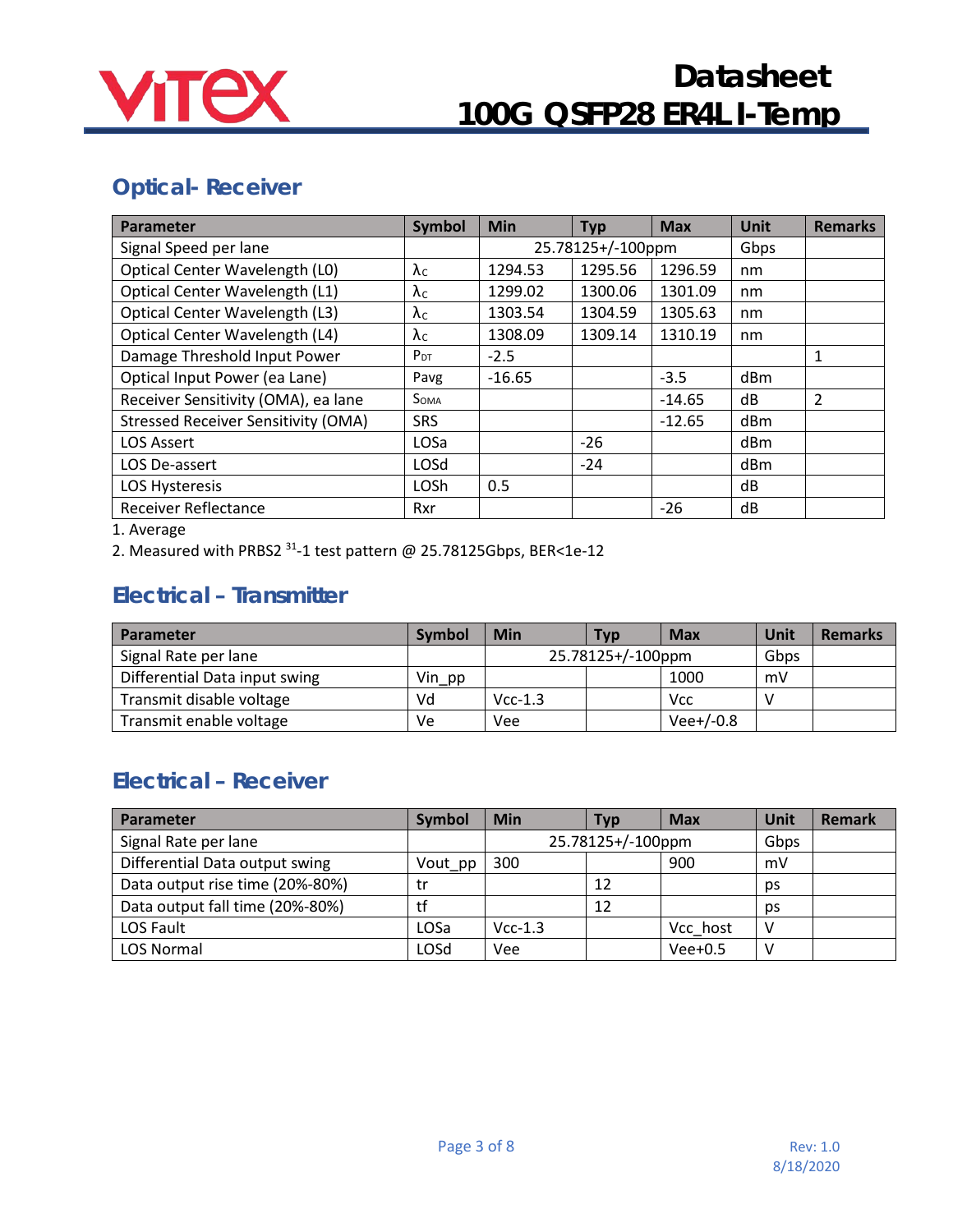

# **Block Diagram**



### **Functional Description**

This product converts the 4-channel 25Gb/s electrical input data into LAN WDM optical signals (light), by a driven 4 wavelength EML lasers. The light is combined by the MUX parts as a 100Gb/s data, propagating out of the transmitter module from the SMF. The receiver module accepts the 100Gb/s LAN WDM optical signals input, and de-multiplexes it into 4 individual 25Gb/s channels with different wavelength. Each wavelength light is collected by a discrete APD photo diode, and then outputted as electric data after amplification by a TIA.

### **Electrical Signal Specifications**

High-Speed Signal: Compliant to CAUI-4 (IEEE 802.3ba)

Low-Speed Signal: Compliant to SFF-8679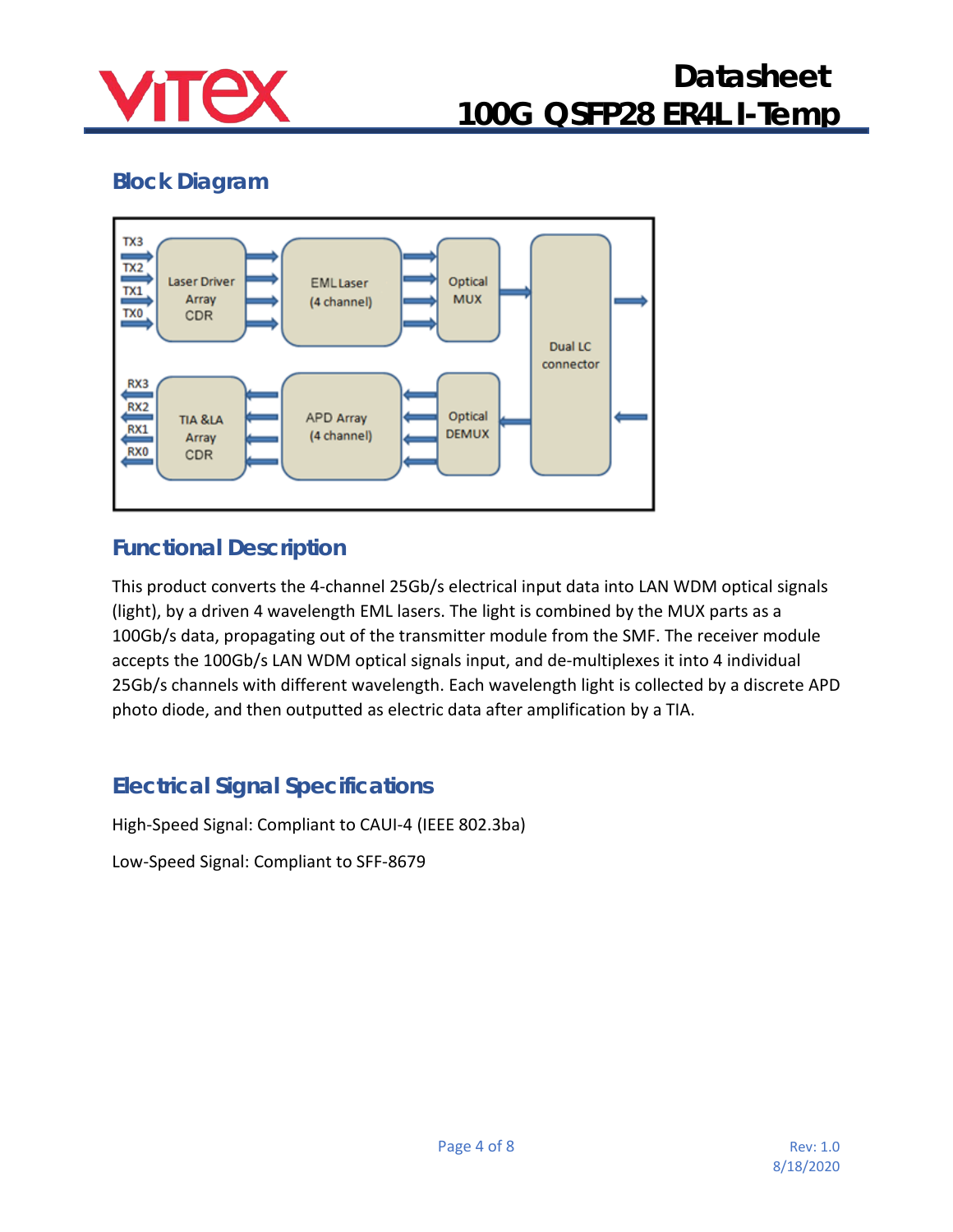

 $\overline{a}$ 

12

13

 $14$ 

16

 $17$ 

18

 $19$ 

**Electrical Connector Layout**



**Top of Board** 

**Bottom of Board** 



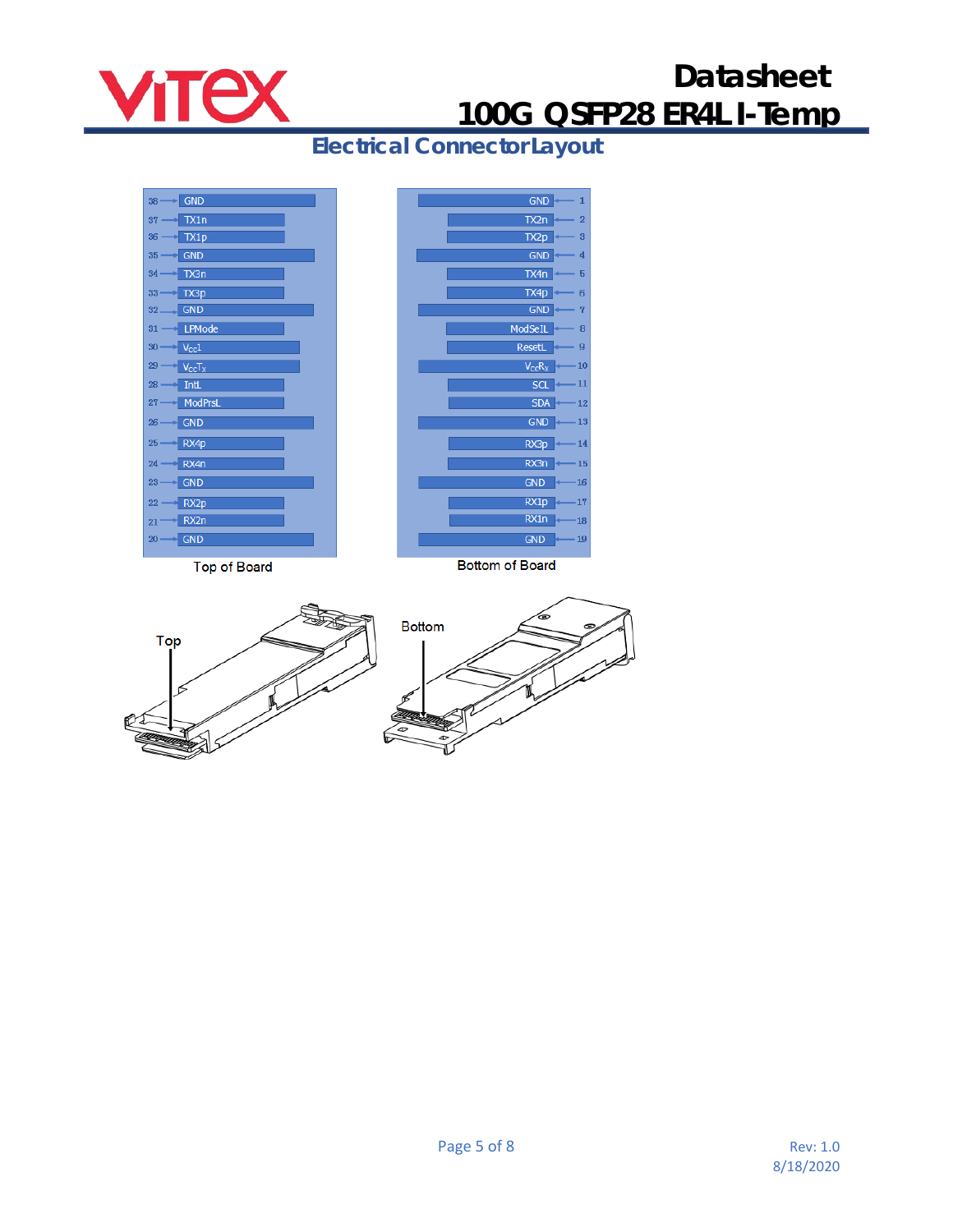

### **Electrical Pin Definition**

| PIN#           | Symbol        | <b>Description</b>                                                                        | <b>Remarks</b> |
|----------------|---------------|-------------------------------------------------------------------------------------------|----------------|
| $\mathbf{1}$   | GND           | Ground                                                                                    | 5              |
| $\overline{2}$ | Tx2n          | Transmitter Inverted Data Input, LAN2                                                     |                |
| 3              | Tx2p          | Transmitter Non-Inverted Data Input, LAN2                                                 |                |
| $\overline{4}$ | GND           | Ground                                                                                    | 5              |
| 5              | Tx4n          | Transmitter Inverted Data Input, LAN4                                                     |                |
| 6              | Tx4p          | Transmitter Non-Inverted Data Input, LAN4                                                 |                |
| $\overline{7}$ | <b>GND</b>    | Ground                                                                                    | 5              |
| 8              | ModSelL       | Module select pin, the module responds to two-wire serial communication<br>when low level | $\mathbf{1}$   |
| 9              | ResetL        | Module Reset                                                                              | 2              |
| 10             | $V_{CC}RX$    | +3.3V Power Supply Receiver                                                               |                |
| 11             | SCL           | 2-wire serial interface clock                                                             |                |
| 12             | <b>SDA</b>    | 2-wire serial interface data                                                              |                |
| 13             | <b>GND</b>    | Ground                                                                                    | 5              |
| 14             | Rx3p          | Receiver Non-Inverted Data Output, LAN3                                                   |                |
| 15             | Rx3n          | Receiver Inverted Data Output, LAN3                                                       |                |
| 16             | GND           | Ground                                                                                    | 5              |
| 17             | Rx1p          | Receiver Non-Inverted Data Output, LAN1                                                   |                |
| 18             | Rx1n          | Receiver Inverted Data Output, LAN1                                                       |                |
| 19             | GND           | Ground                                                                                    | 5              |
| 20             | GND           | Ground                                                                                    | 5              |
| 21             | Rx2n          | Receiver Inverted Data Output, LAN2                                                       |                |
| 22             | Rx2p          | Receiver Non-Inverted Data Output, LAN2                                                   |                |
| 23             | GND           | Ground                                                                                    | 5              |
| 24             | Rx4n          | Receiver Inverted Data Output, LAN4                                                       |                |
| 25             | Rx4p          | Receiver Non-Inverted Data Output, LAN4                                                   |                |
| 26             | GND           | Ground                                                                                    | 5              |
| 27             | ModPrsL       | The module is inserted into the indicate pin and grounded in the module.                  | 3              |
| 28             | IntL          | Interrupt                                                                                 | 4              |
| 29             | $V_{CC}^T X$  | +3.3V Power Supply transmitter                                                            |                |
| 30             | $v_{\rm CC1}$ | +3.3V Power Supply                                                                        |                |
| 31             | LPMode        | Low Power Mode                                                                            | 5              |
| 32             | GND           | Ground                                                                                    | 5              |
| 33             | Tx3p          | Transmitter Non-Inverted Data Input, LAN3                                                 |                |
| 34             | Tx3n          | Transmitter Inverted Data Input, LAN3                                                     |                |
| 35             | GND           | Ground                                                                                    | 5              |
| 36             | Tx1p          | Transmitter Non-Inverted Data Input, LAN1                                                 |                |
| 37             | Tx1n          | Transmitter Inverted Data Input, LAN1                                                     |                |
| 38             | GND           | Ground                                                                                    | 5              |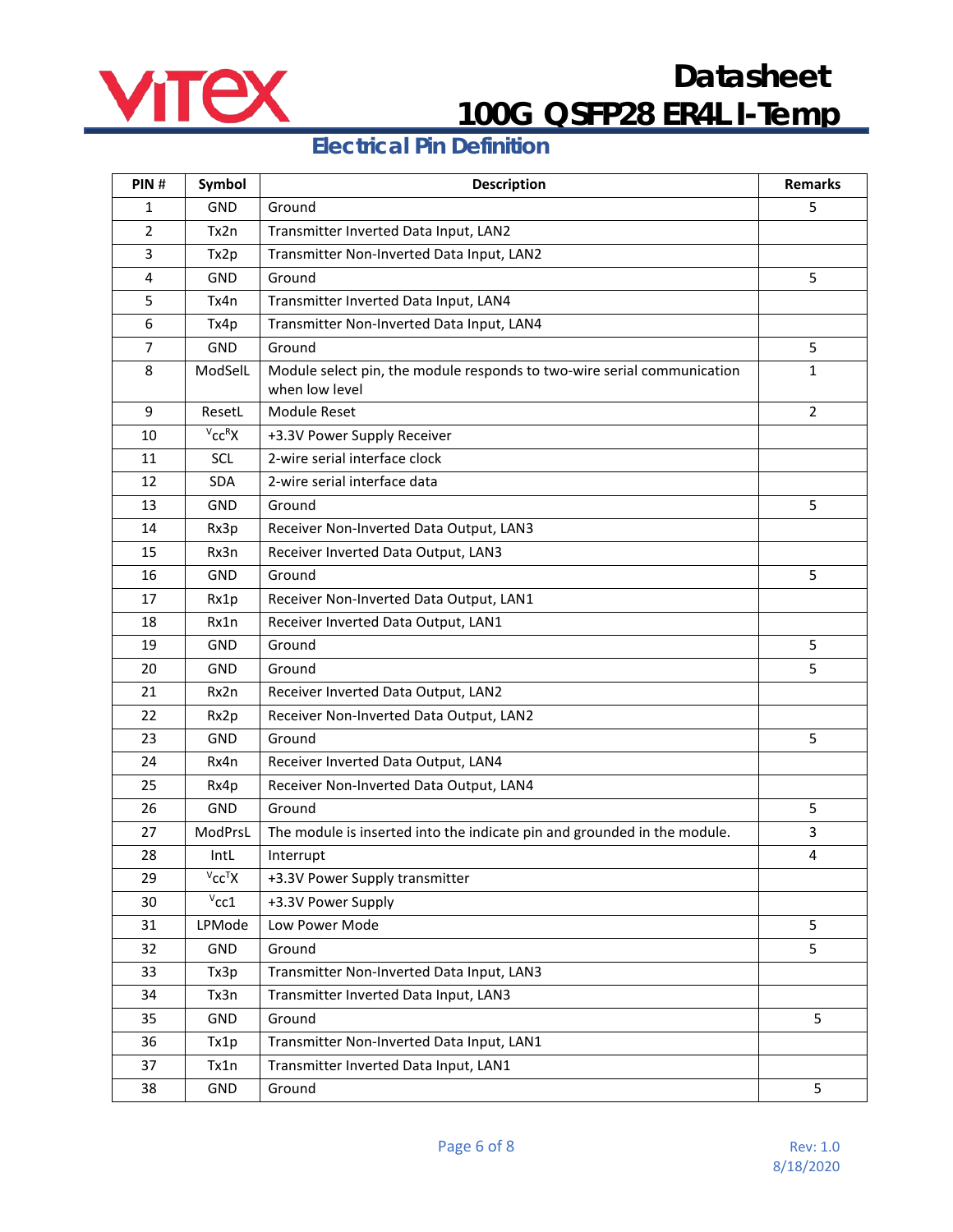

#### **Notes:**

1. ModSelL is the input pin. The module responds to 2-wire serial communication commands when it is held low by the host. ModSelL allows multiple QSFP modules to be used on a single 2-wire interface bus. If ModSelL isHigh, the module will not respond to any 2-wire interface communication from the host. ModSelL has internal pull-up resistors in the module

2. The module restart pin, when the low level on the ResetL pin lastslonger than the minimum pulse length, resets the module and restores all user modules to their default state. When performing reset device, the host should ignore all status bits. Until the module reset interrupt is completed, please note that during hot plugging, the module will issue this information to complete the reset interrupt withoutresetting

3. This pin is active high, indicating that the module is running under a low power module.

4. IntL is the output pin, which is the open collector output and must be pulled up to Vcc on the motherboard. When it is low, it indicates that the module may malfunction. The host uses a 2-wire serial interface to identify the interrupt source

5. Circuit ground is internally isolated from chassisground.

#### **References**

1. IEEE standard 802.3ba. IEEE Standard Department.

2. [QSFP28 4X PLUGGABLE TRANSCEIVER –SFF-8665](http://www.moduletek.com/Download/SFF-8665_QSFP-28-Gbs-4X-Pluggable-Transceiver-Solution(QSFP28).Rev1.9.pdf)